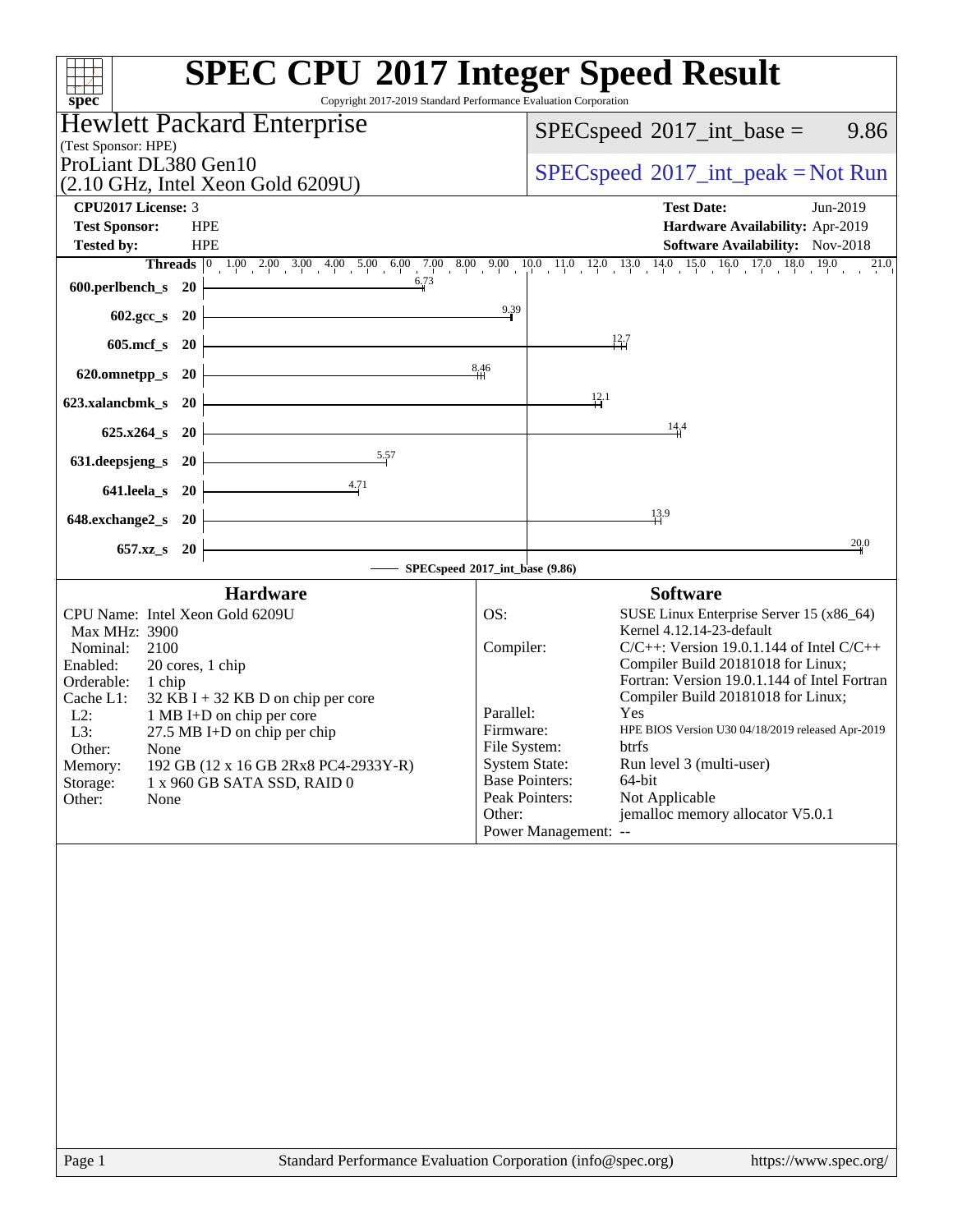

Copyright 2017-2019 Standard Performance Evaluation Corporation

## Hewlett Packard Enterprise

(Test Sponsor: HPE)

(2.10 GHz, Intel Xeon Gold 6209U)

 $SPECspeed^{\circ}2017\_int\_base =$  $SPECspeed^{\circ}2017\_int\_base =$  9.86

## ProLiant DL380 Gen10<br>  $SPEC speed^{\circ}2017\_int\_peak = Not Run$

**[Tested by:](http://www.spec.org/auto/cpu2017/Docs/result-fields.html#Testedby)** HPE **[Software Availability:](http://www.spec.org/auto/cpu2017/Docs/result-fields.html#SoftwareAvailability)** Nov-2018

**[CPU2017 License:](http://www.spec.org/auto/cpu2017/Docs/result-fields.html#CPU2017License)** 3 **[Test Date:](http://www.spec.org/auto/cpu2017/Docs/result-fields.html#TestDate)** Jun-2019 **[Test Sponsor:](http://www.spec.org/auto/cpu2017/Docs/result-fields.html#TestSponsor)** HPE **[Hardware Availability:](http://www.spec.org/auto/cpu2017/Docs/result-fields.html#HardwareAvailability)** Apr-2019

### **[Results Table](http://www.spec.org/auto/cpu2017/Docs/result-fields.html#ResultsTable)**

|                             |                |                |       | <b>Base</b>    |       |                |       |                |                |              | <b>Peak</b>    |              |                |              |
|-----------------------------|----------------|----------------|-------|----------------|-------|----------------|-------|----------------|----------------|--------------|----------------|--------------|----------------|--------------|
| <b>Benchmark</b>            | <b>Threads</b> | <b>Seconds</b> | Ratio | <b>Seconds</b> | Ratio | <b>Seconds</b> | Ratio | <b>Threads</b> | <b>Seconds</b> | <b>Ratio</b> | <b>Seconds</b> | <b>Ratio</b> | <b>Seconds</b> | <b>Ratio</b> |
| $600.$ perlbench_s          | 20             | 266            | 6.67  | 264            | 6.74  | 264            | 6.73  |                |                |              |                |              |                |              |
| $602.\text{gcc}\_\text{s}$  | 20             | 424            | 9.39  | 426            | 9.36  | 424            | 9.39  |                |                |              |                |              |                |              |
| $605$ .mcf s                | 20             | 366            | 12.9  | 377            | 12.5  | 371            | 12.7  |                |                |              |                |              |                |              |
| 620.omnetpp_s               | 20             | 195            | 8.35  | 191            | 8.54  | <u>193</u>     | 8.46  |                |                |              |                |              |                |              |
| 623.xalancbmk s             | 20             | 119            | 11.9  | 117            | 12.1  | 117            | 12.1  |                |                |              |                |              |                |              |
| $625.x264$ s                | 20             | 122            | 14.4  | 122            | 14.4  | 121            | 14.5  |                |                |              |                |              |                |              |
| 631.deepsjeng_s             | 20             | 257            | 5.57  | 257            | 5.58  | 257            | 5.57  |                |                |              |                |              |                |              |
| 641.leela s                 | 20             | 362            | 4.71  | 362            | 4.72  | 362            | 4.71  |                |                |              |                |              |                |              |
| 648.exchange2_s             | 20             | 211            | 13.9  | 214            | 13.8  | 211            | 13.9  |                |                |              |                |              |                |              |
| $657.xz$ s                  | 20             | 309            | 20.0  | 309            | 20.0  | 308            | 20.1  |                |                |              |                |              |                |              |
| $SPECspeed*2017$ int base = |                |                | 9.86  |                |       |                |       |                |                |              |                |              |                |              |

**[SPECspeed](http://www.spec.org/auto/cpu2017/Docs/result-fields.html#SPECspeed2017intpeak)[2017\\_int\\_peak =](http://www.spec.org/auto/cpu2017/Docs/result-fields.html#SPECspeed2017intpeak) Not Run**

Results appear in the [order in which they were run.](http://www.spec.org/auto/cpu2017/Docs/result-fields.html#RunOrder) Bold underlined text [indicates a median measurement.](http://www.spec.org/auto/cpu2017/Docs/result-fields.html#Median)

### **[Operating System Notes](http://www.spec.org/auto/cpu2017/Docs/result-fields.html#OperatingSystemNotes)**

 Stack size set to unlimited using "ulimit -s unlimited" Transparent Huge Pages enabled by default Prior to runcpu invocation Filesystem page cache synced and cleared with: sync; echo 3> /proc/sys/vm/drop\_caches

### **[General Notes](http://www.spec.org/auto/cpu2017/Docs/result-fields.html#GeneralNotes)**

Environment variables set by runcpu before the start of the run: KMP\_AFFINITY = "granularity=fine,compact" LD\_LIBRARY\_PATH = "/home/cpu2017/lib/ia32:/home/cpu2017/lib/intel64: /home/cpu2017/je5.0.1-32:/home/cpu2017/je5.0.1-64" OMP\_STACKSIZE = "192M" Binaries compiled on a system with 1x Intel Core i9-7900X CPU + 32GB RAM memory using Redhat Enterprise Linux 7.5 NA: The test sponsor attests, as of date of publication, that CVE-2017-5754 (Meltdown) is mitigated in the system as tested and documented. Yes: The test sponsor attests, as of date of publication, that CVE-2017-5753 (Spectre variant 1) is mitigated in the system as tested and documented. Yes: The test sponsor attests, as of date of publication, that CVE-2017-5715 (Spectre variant 2) is mitigated in the system as tested and documented. jemalloc, a general purpose malloc implementation built with the RedHat Enterprise 7.5, and the system compiler gcc 4.8.5 sources available from jemalloc.net or<https://github.com/jemalloc/jemalloc/releases>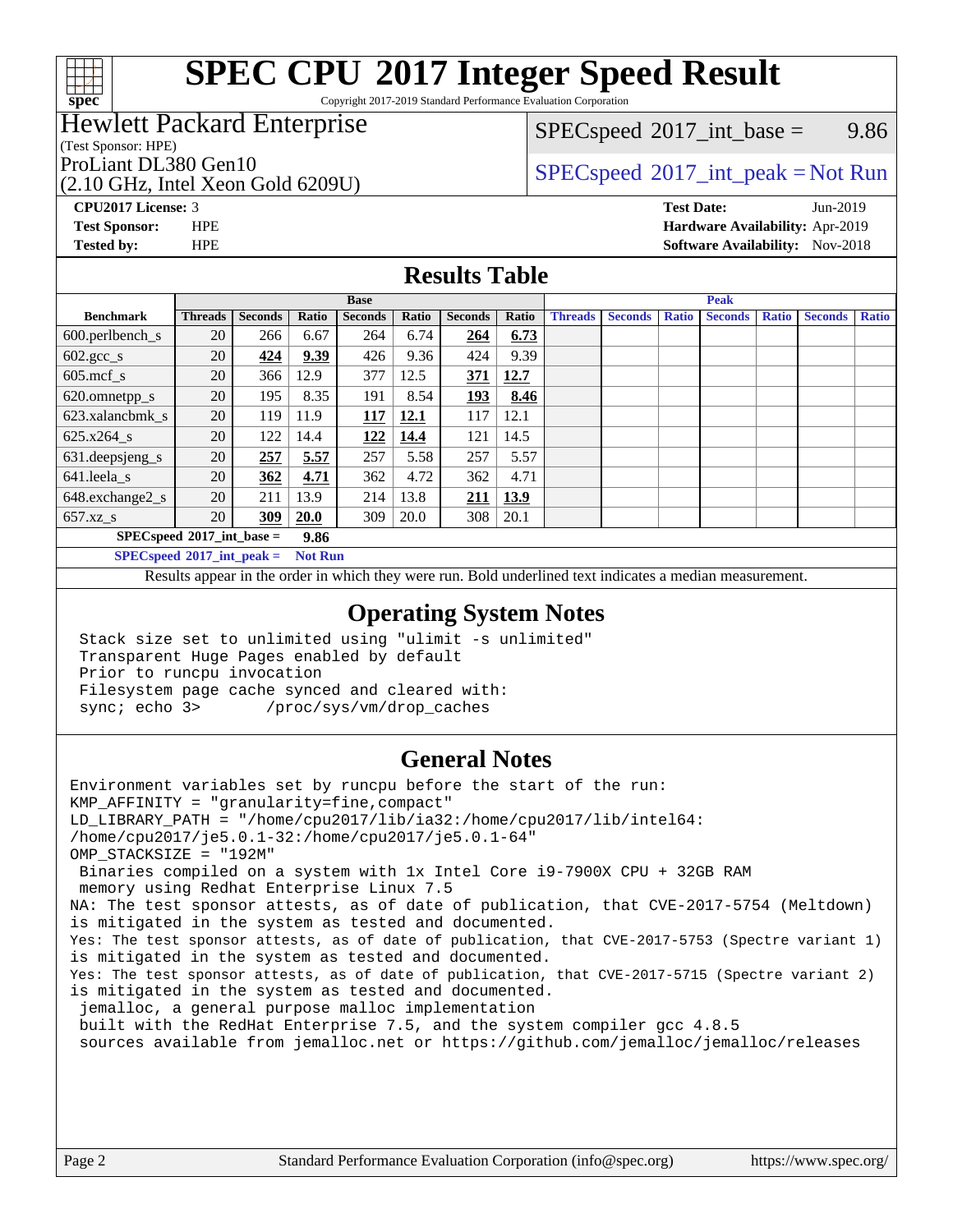## **[SPEC CPU](http://www.spec.org/auto/cpu2017/Docs/result-fields.html#SPECCPU2017IntegerSpeedResult)[2017 Integer Speed Result](http://www.spec.org/auto/cpu2017/Docs/result-fields.html#SPECCPU2017IntegerSpeedResult)** Copyright 2017-2019 Standard Performance Evaluation Corporation

## Hewlett Packard Enterprise

 $SPECspeed^{\circ}2017\_int\_base =$  $SPECspeed^{\circ}2017\_int\_base =$  9.86

## (Test Sponsor: HPE)

(2.10 GHz, Intel Xeon Gold 6209U)

ProLiant DL380 Gen10  $SPECspeed^{\circ}2017\_int\_peak = Not Run$  $SPECspeed^{\circ}2017\_int\_peak = Not Run$ 

**[spec](http://www.spec.org/)**

 $+\hskip -1.5pt +\hskip -1.5pt +$ 

**[CPU2017 License:](http://www.spec.org/auto/cpu2017/Docs/result-fields.html#CPU2017License)** 3 **[Test Date:](http://www.spec.org/auto/cpu2017/Docs/result-fields.html#TestDate)** Jun-2019 **[Test Sponsor:](http://www.spec.org/auto/cpu2017/Docs/result-fields.html#TestSponsor)** HPE **[Hardware Availability:](http://www.spec.org/auto/cpu2017/Docs/result-fields.html#HardwareAvailability)** Apr-2019 **[Tested by:](http://www.spec.org/auto/cpu2017/Docs/result-fields.html#Testedby)** HPE **[Software Availability:](http://www.spec.org/auto/cpu2017/Docs/result-fields.html#SoftwareAvailability)** Nov-2018

### **[Platform Notes](http://www.spec.org/auto/cpu2017/Docs/result-fields.html#PlatformNotes)**

Page 3 Standard Performance Evaluation Corporation [\(info@spec.org\)](mailto:info@spec.org) <https://www.spec.org/> BIOS Configuration: Hyper-Threading set to Disabled Thermal Configuration set to Maximum Cooling Memory Patrol Scrubbing set to Disabled LLC Prefetch set to Enabled LLC Dead Line Allocation set to Disabled Enhanced Processor Performance set to Enabled Workload Profile set to General Peak Frequency Compute Minimum Processor Idle Power Core C-State set to C1E State Energy/Performance Bias set to Balanced Power Workload Profile set to Custom Numa Group Size Optimization set to Flat Sysinfo program /home/cpu2017/bin/sysinfo Rev: r5974 of 2018-05-19 9bcde8f2999c33d61f64985e45859ea9 running on linux-ta8j Wed Jun 26 08:04:48 2019 SUT (System Under Test) info as seen by some common utilities. For more information on this section, see <https://www.spec.org/cpu2017/Docs/config.html#sysinfo> From /proc/cpuinfo model name : Intel(R) Xeon(R) Gold 6209U CPU @ 2.10GHz 1 "physical id"s (chips) 20 "processors" cores, siblings (Caution: counting these is hw and system dependent. The following excerpts from /proc/cpuinfo might not be reliable. Use with caution.) cpu cores : 20 siblings : 20 physical 0: cores 0 1 2 3 4 8 9 10 11 12 16 17 18 19 20 24 25 26 27 28 From lscpu: Architecture: x86\_64 CPU op-mode(s): 32-bit, 64-bit Byte Order: Little Endian  $CPU(s):$  20 On-line CPU(s) list: 0-19 Thread(s) per core: 1 Core(s) per socket: 20 Socket(s): 1 NUMA node(s): 1 Vendor ID: GenuineIntel CPU family: 6 Model: 85 Model name: Intel(R) Xeon(R) Gold 6209U CPU @ 2.10GHz Stepping: 7 CPU MHz: 2100.000 BogoMIPS: 4200.00 **(Continued on next page)**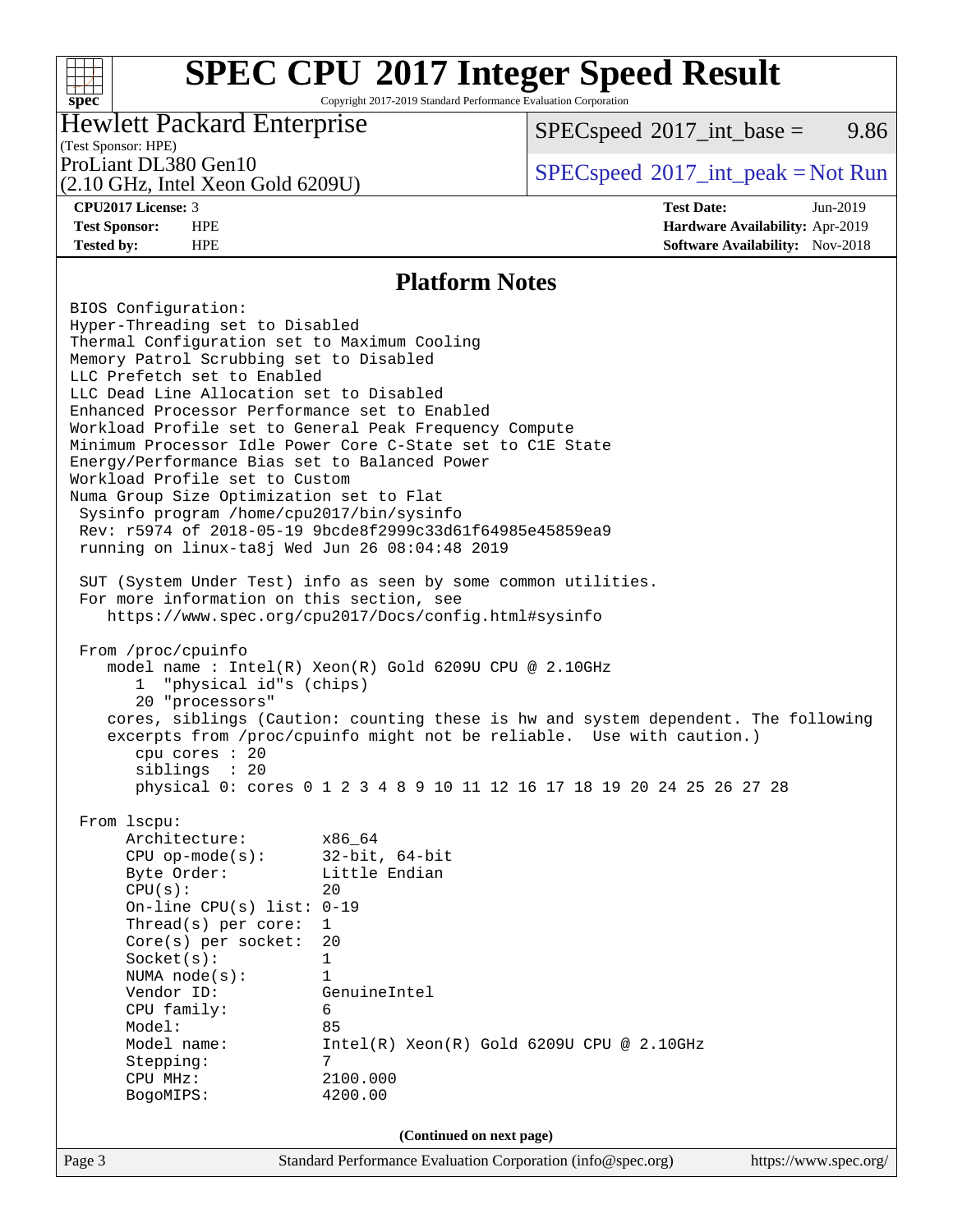Copyright 2017-2019 Standard Performance Evaluation Corporation

## Hewlett Packard Enterprise

 $SPECspeed^{\circ}2017\_int\_base =$  $SPECspeed^{\circ}2017\_int\_base =$  9.86

(Test Sponsor: HPE)

(2.10 GHz, Intel Xeon Gold 6209U)

ProLiant DL380 Gen10<br>  $SPEC speed^{\circ}2017\_int\_peak = Not Run$ 

**[spec](http://www.spec.org/)**

 $+\!\!+\!\!$ 

**[CPU2017 License:](http://www.spec.org/auto/cpu2017/Docs/result-fields.html#CPU2017License)** 3 **[Test Date:](http://www.spec.org/auto/cpu2017/Docs/result-fields.html#TestDate)** Jun-2019 **[Test Sponsor:](http://www.spec.org/auto/cpu2017/Docs/result-fields.html#TestSponsor)** HPE **[Hardware Availability:](http://www.spec.org/auto/cpu2017/Docs/result-fields.html#HardwareAvailability)** Apr-2019 **[Tested by:](http://www.spec.org/auto/cpu2017/Docs/result-fields.html#Testedby)** HPE **[Software Availability:](http://www.spec.org/auto/cpu2017/Docs/result-fields.html#SoftwareAvailability)** Nov-2018

### **[Platform Notes \(Continued\)](http://www.spec.org/auto/cpu2017/Docs/result-fields.html#PlatformNotes)**

| Virtualization:         | $VT - x$                 |
|-------------------------|--------------------------|
| $L1d$ cache:            | 32K                      |
| $L1i$ cache:            | 32K                      |
| $L2$ cache:             | 1024K                    |
| $L3$ cache:             | 28160K                   |
| NUMA $node0$ $CPU(s)$ : | $0 - 19$                 |
|                         | $\overline{\phantom{0}}$ |

 Flags: fpu vme de pse tsc msr pae mce cx8 apic sep mtrr pge mca cmov pat pse36 clflush dts acpi mmx fxsr sse sse2 ss ht tm pbe syscall nx pdpe1gb rdtscp lm constant\_tsc art arch\_perfmon pebs bts rep\_good nopl xtopology nonstop\_tsc cpuid aperfmperf tsc\_known\_freq pni pclmulqdq dtes64 monitor ds\_cpl vmx smx est tm2 ssse3 sdbg fma cx16 xtpr pdcm pcid dca sse4\_1 sse4\_2 x2apic movbe popcnt tsc\_deadline\_timer aes xsave avx f16c rdrand lahf\_lm abm 3dnowprefetch cpuid\_fault epb cat\_l3 cdp\_l3 invpcid\_single intel\_ppin mba tpr\_shadow vnmi flexpriority ept vpid fsgsbase tsc\_adjust bmi1 hle avx2 smep bmi2 erms invpcid rtm cqm mpx rdt\_a avx512f avx512dq rdseed adx smap clflushopt clwb intel\_pt avx512cd avx512bw avx512vl xsaveopt xsavec xgetbv1 xsaves cqm\_llc cqm\_occup\_llc cqm\_mbm\_total cqm\_mbm\_local ibpb ibrs stibp dtherm ida arat pln pts pku ospke avx512\_vnni arch\_capabilities ssbd

 /proc/cpuinfo cache data cache size : 28160 KB

 From numactl --hardware WARNING: a numactl 'node' might or might not correspond to a physical chip. available: 1 nodes (0) node 0 cpus: 0 1 2 3 4 5 6 7 8 9 10 11 12 13 14 15 16 17 18 19 node 0 size: 192819 MB node 0 free: 190101 MB

 node distances: node 0 0: 10

 From /proc/meminfo MemTotal: 197446924 kB HugePages\_Total: 0 Hugepagesize: 2048 kB

 /usr/bin/lsb\_release -d SUSE Linux Enterprise Server 15

 From /etc/\*release\* /etc/\*version\* os-release: NAME="SLES" VERSION="15" VERSION\_ID="15" PRETTY\_NAME="SUSE Linux Enterprise Server 15" ID="sles" ID\_LIKE="suse"

**(Continued on next page)**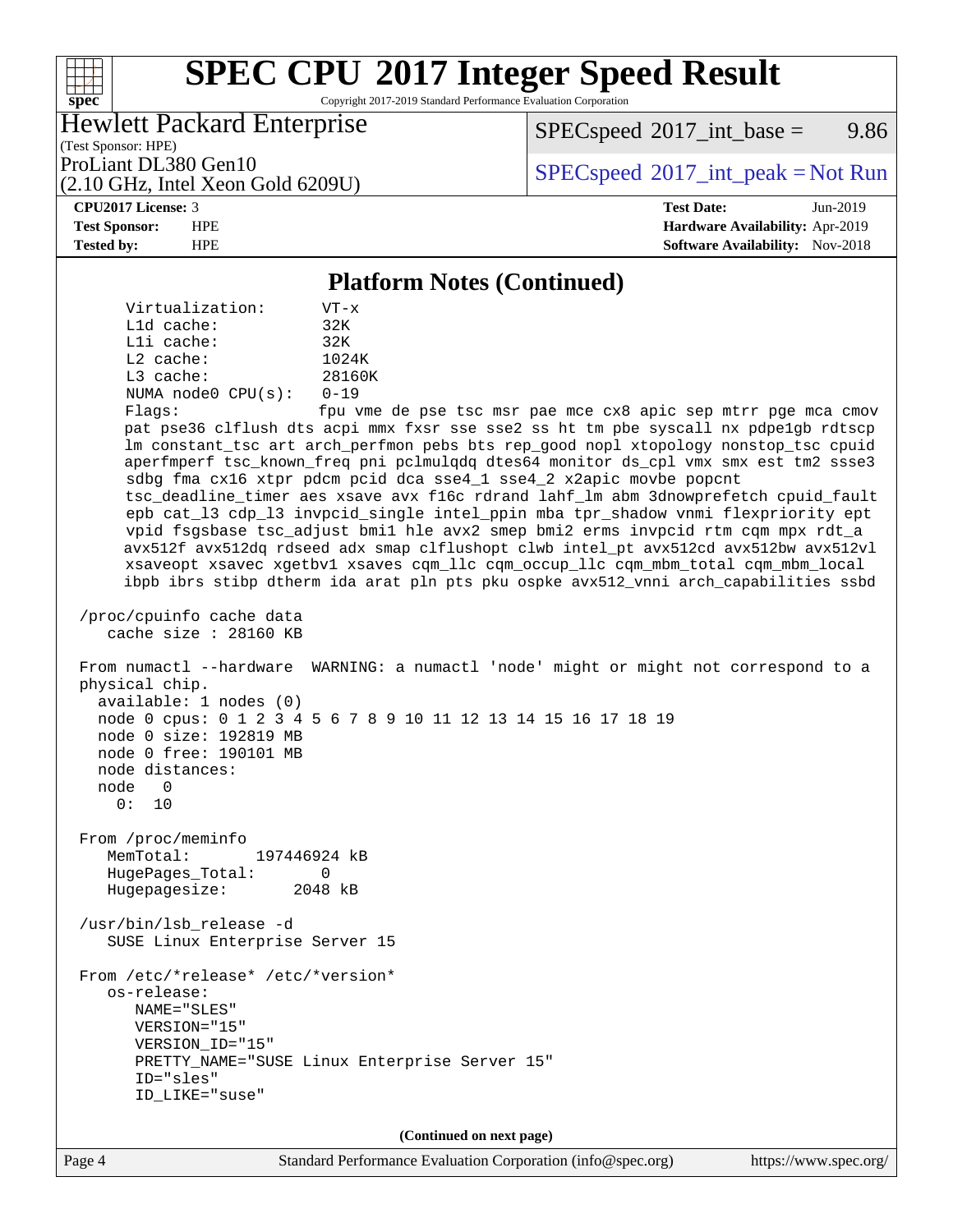Copyright 2017-2019 Standard Performance Evaluation Corporation

|  | <b>Hewlett Packard Enterprise</b> |  |
|--|-----------------------------------|--|
|  |                                   |  |

(2.10 GHz, Intel Xeon Gold 6209U)

 $SPECspeed^{\circ}2017\_int\_base =$  $SPECspeed^{\circ}2017\_int\_base =$  9.86

(Test Sponsor: HPE)

ProLiant DL380 Gen10<br>  $SPEC speed^{\circ}2017\_int\_peak = Not Run$ 

**[spec](http://www.spec.org/)**

 $+\ +$ 

**[CPU2017 License:](http://www.spec.org/auto/cpu2017/Docs/result-fields.html#CPU2017License)** 3 **[Test Date:](http://www.spec.org/auto/cpu2017/Docs/result-fields.html#TestDate)** Jun-2019 **[Test Sponsor:](http://www.spec.org/auto/cpu2017/Docs/result-fields.html#TestSponsor)** HPE **[Hardware Availability:](http://www.spec.org/auto/cpu2017/Docs/result-fields.html#HardwareAvailability)** Apr-2019 **[Tested by:](http://www.spec.org/auto/cpu2017/Docs/result-fields.html#Testedby)** HPE **[Software Availability:](http://www.spec.org/auto/cpu2017/Docs/result-fields.html#SoftwareAvailability)** Nov-2018

### **[Platform Notes \(Continued\)](http://www.spec.org/auto/cpu2017/Docs/result-fields.html#PlatformNotes)**

 ANSI\_COLOR="0;32" CPE\_NAME="cpe:/o:suse:sles:15"

uname -a:

 Linux linux-ta8j 4.12.14-23-default #1 SMP Tue May 29 21:04:44 UTC 2018 (cd0437b) x86\_64 x86\_64 x86\_64 GNU/Linux

Kernel self-reported vulnerability status:

 CVE-2017-5754 (Meltdown): Not affected CVE-2017-5753 (Spectre variant 1): Mitigation: \_\_user pointer sanitization CVE-2017-5715 (Spectre variant 2): Mitigation: Indirect Branch Restricted Speculation, IBPB, IBRS\_FW

run-level 3 Jun 26 08:03

 SPEC is set to: /home/cpu2017 Filesystem Type Size Used Avail Use% Mounted on /dev/sdb1 btrfs 895G 59G 835G 7% /home

 Additional information from dmidecode follows. WARNING: Use caution when you interpret this section. The 'dmidecode' program reads system data which is "intended to allow hardware to be accurately determined", but the intent may not be met, as there are frequent changes to hardware, firmware, and the "DMTF SMBIOS" standard. BIOS HPE U30 04/18/2019

 Memory: 12x UNKNOWN NOT AVAILABLE 12x UNKNOWN NOT AVAILABLE 16 GB 2 rank 2933

(End of data from sysinfo program)

### **[Compiler Version Notes](http://www.spec.org/auto/cpu2017/Docs/result-fields.html#CompilerVersionNotes)**

Page 5 Standard Performance Evaluation Corporation [\(info@spec.org\)](mailto:info@spec.org) <https://www.spec.org/> ============================================================================== C | 600.perlbench\_s(base) 602.gcc\_s(base) 605.mcf\_s(base) | 625.x264\_s(base) 657.xz\_s(base) ------------------------------------------------------------------------------ Intel(R) C Intel(R) 64 Compiler for applications running on Intel(R)  $64$ , Version 19.0.1.144 Build 20181018 Copyright (C) 1985-2018 Intel Corporation. All rights reserved. ------------------------------------------------------------------------------ ============================================================================== C++ | 620.omnetpp\_s(base) 623.xalancbmk\_s(base) 631.deepsjeng\_s(base) | 641.leela\_s(base) ------------------------------------------------------------------------------ **(Continued on next page)**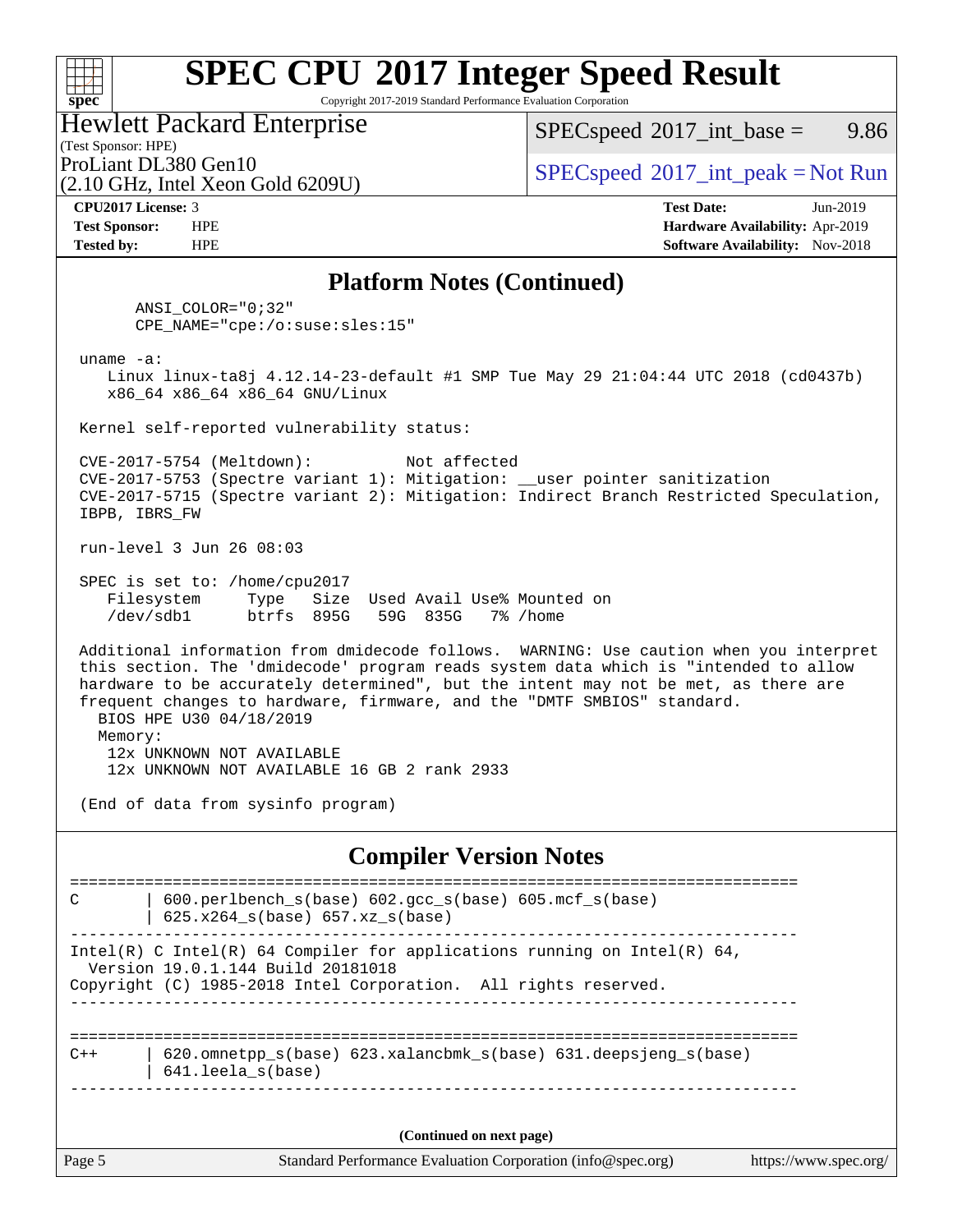

Copyright 2017-2019 Standard Performance Evaluation Corporation

Hewlett Packard Enterprise

 $SPEC speed^{\circ}2017\_int\_base =$  9.86

(Test Sponsor: HPE)

(2.10 GHz, Intel Xeon Gold 6209U)

ProLiant DL380 Gen10<br>  $SPECspeed^{\circ}2017\_int\_peak = Not Run$  $SPECspeed^{\circ}2017\_int\_peak = Not Run$ 

**[CPU2017 License:](http://www.spec.org/auto/cpu2017/Docs/result-fields.html#CPU2017License)** 3 **[Test Date:](http://www.spec.org/auto/cpu2017/Docs/result-fields.html#TestDate)** Jun-2019 **[Test Sponsor:](http://www.spec.org/auto/cpu2017/Docs/result-fields.html#TestSponsor)** HPE **[Hardware Availability:](http://www.spec.org/auto/cpu2017/Docs/result-fields.html#HardwareAvailability)** Apr-2019 **[Tested by:](http://www.spec.org/auto/cpu2017/Docs/result-fields.html#Testedby)** HPE **[Software Availability:](http://www.spec.org/auto/cpu2017/Docs/result-fields.html#SoftwareAvailability)** Nov-2018

### **[Compiler Version Notes \(Continued\)](http://www.spec.org/auto/cpu2017/Docs/result-fields.html#CompilerVersionNotes)**

| Intel(R) $C++$ Intel(R) 64 Compiler for applications running on Intel(R) 64,<br>Version 19.0.1.144 Build 20181018   |
|---------------------------------------------------------------------------------------------------------------------|
| Copyright (C) 1985-2018 Intel Corporation. All rights reserved.                                                     |
|                                                                                                                     |
| Fortran   $648$ . exchange2 $s$ (base)                                                                              |
| Intel(R) Fortran Intel(R) 64 Compiler for applications running on Intel(R)<br>64, Version 19.0.1.144 Build 20181018 |
| Copyright (C) 1985-2018 Intel Corporation. All rights reserved.                                                     |

## **[Base Compiler Invocation](http://www.spec.org/auto/cpu2017/Docs/result-fields.html#BaseCompilerInvocation)**

[C benchmarks](http://www.spec.org/auto/cpu2017/Docs/result-fields.html#Cbenchmarks): [icc -m64 -std=c11](http://www.spec.org/cpu2017/results/res2019q4/cpu2017-20190819-17145.flags.html#user_CCbase_intel_icc_64bit_c11_33ee0cdaae7deeeab2a9725423ba97205ce30f63b9926c2519791662299b76a0318f32ddfffdc46587804de3178b4f9328c46fa7c2b0cd779d7a61945c91cd35)

[C++ benchmarks:](http://www.spec.org/auto/cpu2017/Docs/result-fields.html#CXXbenchmarks) [icpc -m64](http://www.spec.org/cpu2017/results/res2019q4/cpu2017-20190819-17145.flags.html#user_CXXbase_intel_icpc_64bit_4ecb2543ae3f1412ef961e0650ca070fec7b7afdcd6ed48761b84423119d1bf6bdf5cad15b44d48e7256388bc77273b966e5eb805aefd121eb22e9299b2ec9d9)

[Fortran benchmarks](http://www.spec.org/auto/cpu2017/Docs/result-fields.html#Fortranbenchmarks): [ifort -m64](http://www.spec.org/cpu2017/results/res2019q4/cpu2017-20190819-17145.flags.html#user_FCbase_intel_ifort_64bit_24f2bb282fbaeffd6157abe4f878425411749daecae9a33200eee2bee2fe76f3b89351d69a8130dd5949958ce389cf37ff59a95e7a40d588e8d3a57e0c3fd751)

## **[Base Portability Flags](http://www.spec.org/auto/cpu2017/Docs/result-fields.html#BasePortabilityFlags)**

 600.perlbench\_s: [-DSPEC\\_LP64](http://www.spec.org/cpu2017/results/res2019q4/cpu2017-20190819-17145.flags.html#b600.perlbench_s_basePORTABILITY_DSPEC_LP64) [-DSPEC\\_LINUX\\_X64](http://www.spec.org/cpu2017/results/res2019q4/cpu2017-20190819-17145.flags.html#b600.perlbench_s_baseCPORTABILITY_DSPEC_LINUX_X64) 602.gcc\_s: [-DSPEC\\_LP64](http://www.spec.org/cpu2017/results/res2019q4/cpu2017-20190819-17145.flags.html#suite_basePORTABILITY602_gcc_s_DSPEC_LP64) 605.mcf\_s: [-DSPEC\\_LP64](http://www.spec.org/cpu2017/results/res2019q4/cpu2017-20190819-17145.flags.html#suite_basePORTABILITY605_mcf_s_DSPEC_LP64) 620.omnetpp\_s: [-DSPEC\\_LP64](http://www.spec.org/cpu2017/results/res2019q4/cpu2017-20190819-17145.flags.html#suite_basePORTABILITY620_omnetpp_s_DSPEC_LP64) 623.xalancbmk\_s: [-DSPEC\\_LP64](http://www.spec.org/cpu2017/results/res2019q4/cpu2017-20190819-17145.flags.html#suite_basePORTABILITY623_xalancbmk_s_DSPEC_LP64) [-DSPEC\\_LINUX](http://www.spec.org/cpu2017/results/res2019q4/cpu2017-20190819-17145.flags.html#b623.xalancbmk_s_baseCXXPORTABILITY_DSPEC_LINUX) 625.x264\_s: [-DSPEC\\_LP64](http://www.spec.org/cpu2017/results/res2019q4/cpu2017-20190819-17145.flags.html#suite_basePORTABILITY625_x264_s_DSPEC_LP64) 631.deepsjeng\_s: [-DSPEC\\_LP64](http://www.spec.org/cpu2017/results/res2019q4/cpu2017-20190819-17145.flags.html#suite_basePORTABILITY631_deepsjeng_s_DSPEC_LP64) 641.leela\_s: [-DSPEC\\_LP64](http://www.spec.org/cpu2017/results/res2019q4/cpu2017-20190819-17145.flags.html#suite_basePORTABILITY641_leela_s_DSPEC_LP64) 648.exchange2\_s: [-DSPEC\\_LP64](http://www.spec.org/cpu2017/results/res2019q4/cpu2017-20190819-17145.flags.html#suite_basePORTABILITY648_exchange2_s_DSPEC_LP64) 657.xz\_s: [-DSPEC\\_LP64](http://www.spec.org/cpu2017/results/res2019q4/cpu2017-20190819-17145.flags.html#suite_basePORTABILITY657_xz_s_DSPEC_LP64)

## **[Base Optimization Flags](http://www.spec.org/auto/cpu2017/Docs/result-fields.html#BaseOptimizationFlags)**

[C benchmarks](http://www.spec.org/auto/cpu2017/Docs/result-fields.html#Cbenchmarks):

[-Wl,-z,muldefs](http://www.spec.org/cpu2017/results/res2019q4/cpu2017-20190819-17145.flags.html#user_CCbase_link_force_multiple1_b4cbdb97b34bdee9ceefcfe54f4c8ea74255f0b02a4b23e853cdb0e18eb4525ac79b5a88067c842dd0ee6996c24547a27a4b99331201badda8798ef8a743f577) [-xCORE-AVX512](http://www.spec.org/cpu2017/results/res2019q4/cpu2017-20190819-17145.flags.html#user_CCbase_f-xCORE-AVX512) [-ipo](http://www.spec.org/cpu2017/results/res2019q4/cpu2017-20190819-17145.flags.html#user_CCbase_f-ipo) [-O3](http://www.spec.org/cpu2017/results/res2019q4/cpu2017-20190819-17145.flags.html#user_CCbase_f-O3) [-no-prec-div](http://www.spec.org/cpu2017/results/res2019q4/cpu2017-20190819-17145.flags.html#user_CCbase_f-no-prec-div)

**(Continued on next page)**

Page 6 Standard Performance Evaluation Corporation [\(info@spec.org\)](mailto:info@spec.org) <https://www.spec.org/>